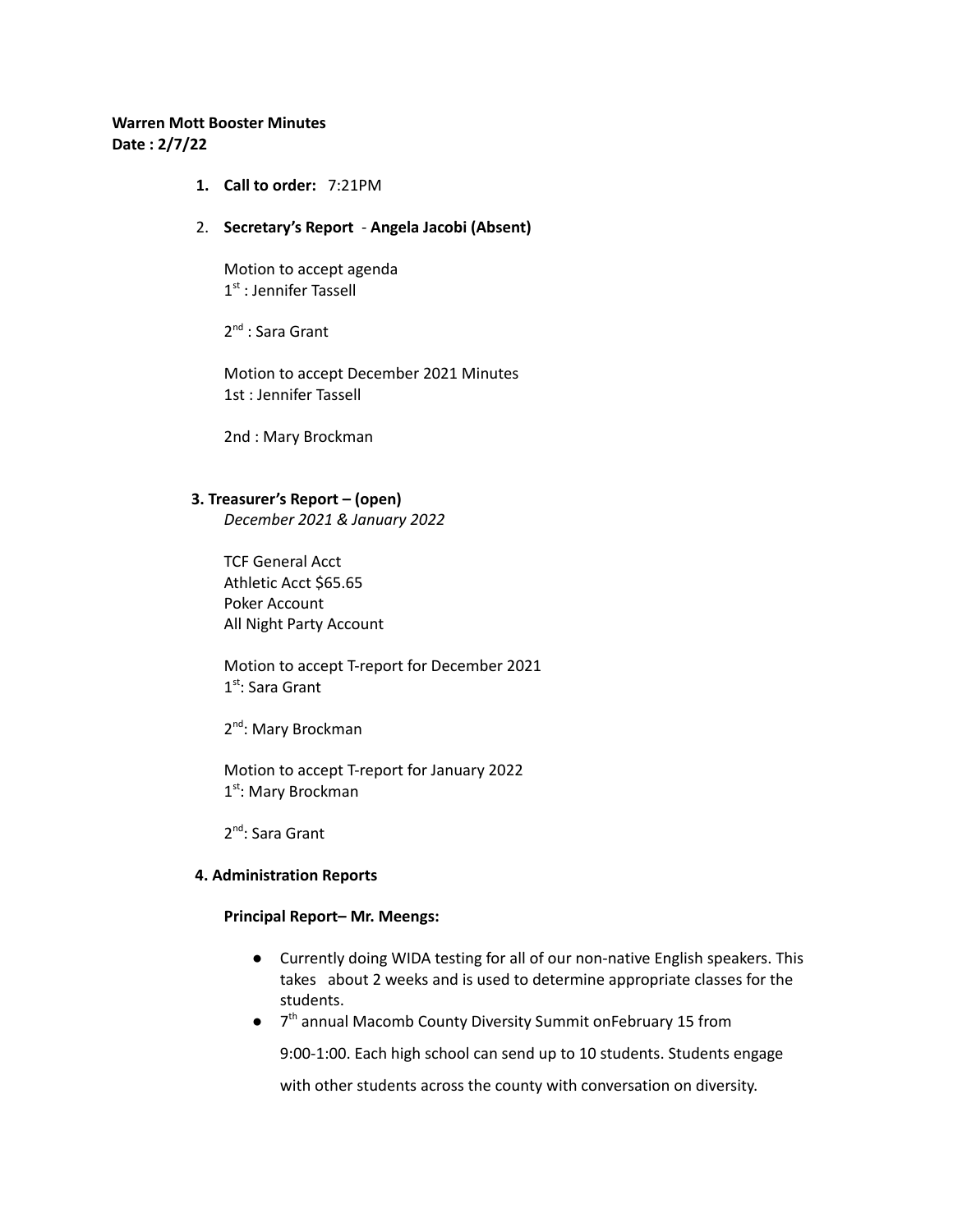- Counselors are going to be in classrooms to begin scheduling presentations for next school year. Scheduling cards needed to be completed.
- There will most likely be a virtual option again next year.
- Senior Jahidur Chowdhury is a Questbridge finalist.
- Senior Elizabeth Yacks earned a scholarship from the Daughters of American Revolution.
- We had numerous seniors earn scholarships at the Thespian Festival back in December and WCSPA as a whole performed great.
- February 18th we will recognize our honor roll students. Qualifying students must have received at least two consecutive semesters of a 3.0 GPA or above.
- Early release on Tuesday February 8th. Dismissal at 1:15PM.
- Friday February 18th is a half day (Hours 4-6). Dismissal at 10:25AM.
- Winter Break: February 21-25. School resumes on February 28th.
- Parent Teacher Conferences are March 17th, 2-8PM. Most likely virtual, but I have not heard officially from the district.

#### **Athletic Director Report – Mr. Noble**

*Absent*

## **Leadership Report -**

*Absent*

## **5. Old Business**

- Looking to attract more parents to join and support Boosters & volunteers
- **6. Board Member Reports President's Report** (OPEN)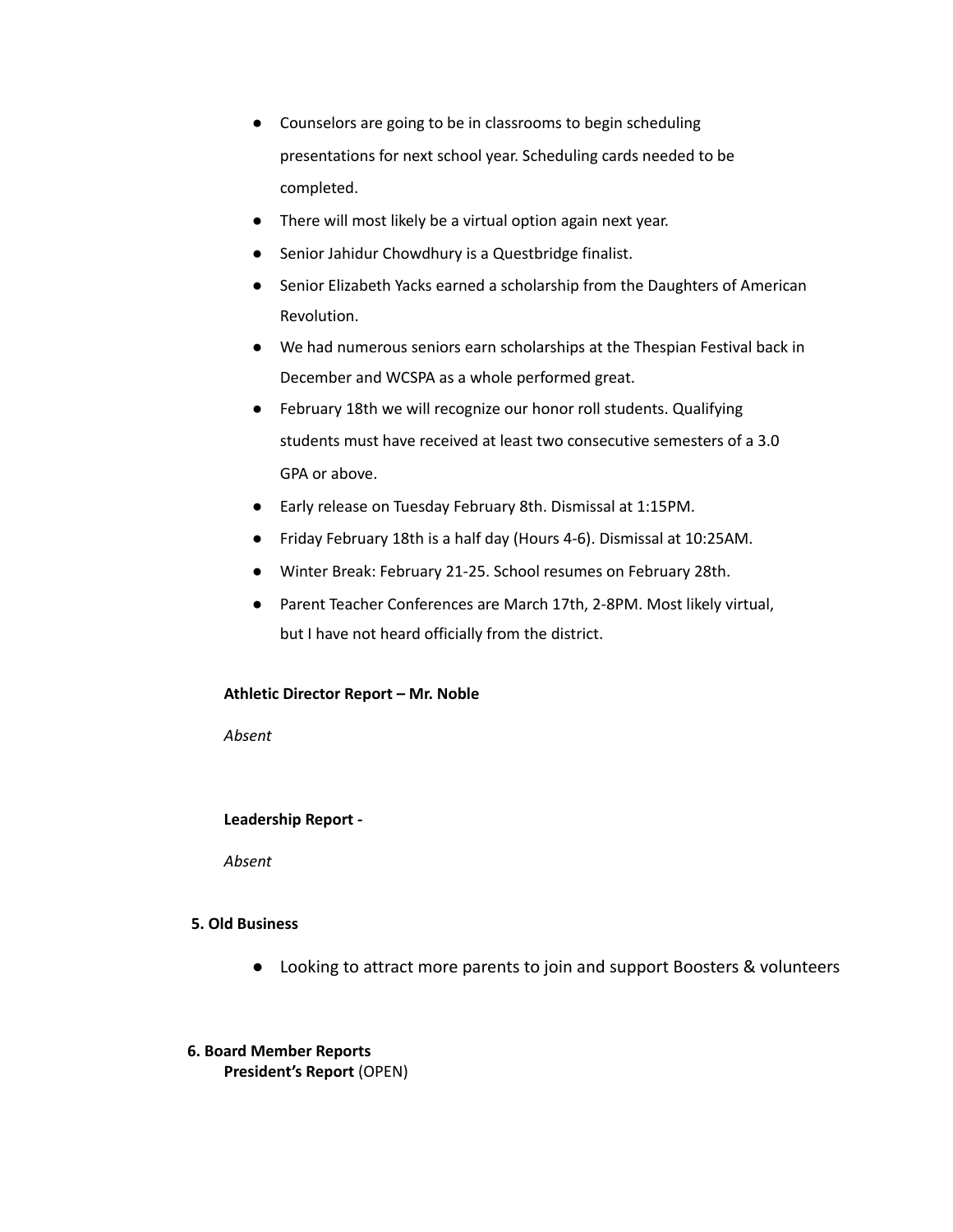## *New Business:*

- Discussed the possibility of having outdoor orientation for incoming freshmen and parents (Freshman Fair) in an attempt to recruit more members for the 2022/2023 school year. Without new members, the Booster Club is in jeopardy of functioning properly in 2023/2024.
- Board nominations are coming up in April.
- Mr. Meengs may have a parent interested in joining/helping out. Will forward info to Boosters.

## **VP Athletics – Mary Brockman**

- Girls Basketball fundraiser Thursday February 10, 2022 at Wing Stop Team will receive 25% of proceeds
- Boys Varsity Swim team fundraiser Saturday February 12, 2022 at Panda Express Team will receive 20% of proceeds

## **VP Communications – Jill Spangler**

- There has been a remind account for text alerts text @wmboo to 81010
- Oxford Strong T-shirts on website for individual purchases.

# **VP Fundraising – Ashlee DeBerry**

*Absent*

# **Membership – (open)**

N/A

# **Concessions – Sara Grant**/**Co-Concessions- Jennifer Tassell**

● Donation to Oxford HS from 2/4/2022 Girls Basketball Game. Mr Meengs will find out how donation can be made.

**7. Scholarships:**

- **Veramay Scholarship** Will need a committee. Jennifer Tassell is reviewing old forms. Applications can be sent out now since seniors have finished the semester. Plan to distribute by March.
- **Krall Scholarship** -Nominations come from teachers.